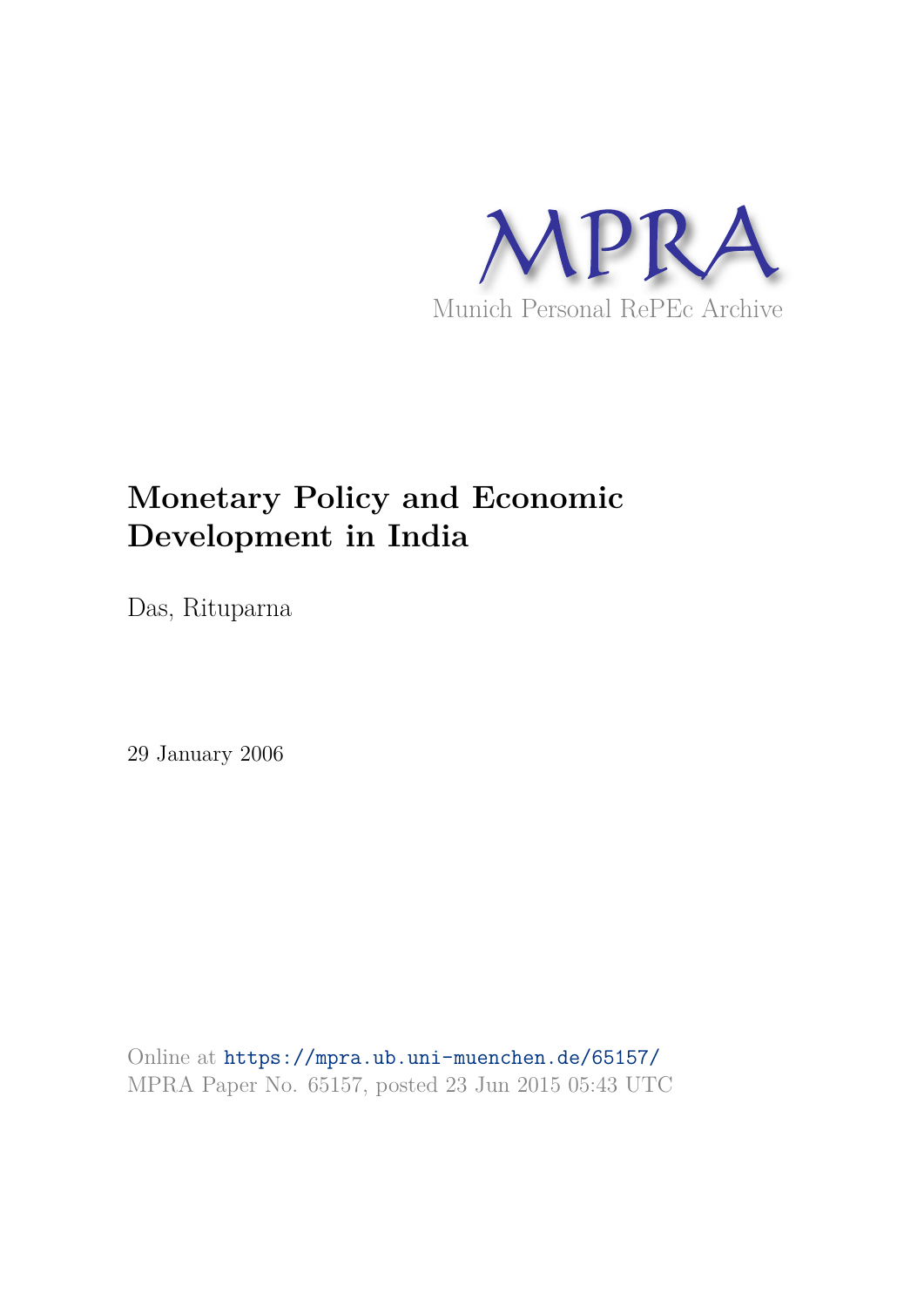# **NATIONAL LAW UNIVERSITY, JODHPUR & ALL INDIA LAW TEACHERS' CONGRESS**

**Paper for Conference on Development, Democracy and Social Change** 

**MONETARY POLICY AND ECONOMIC DEVELOPMENT IN INDIA** 

**Rituparna Das** 

**January 2006** 

**JEL Code E 5** 

DOI: 10.13140/RG.2.1.2405.9043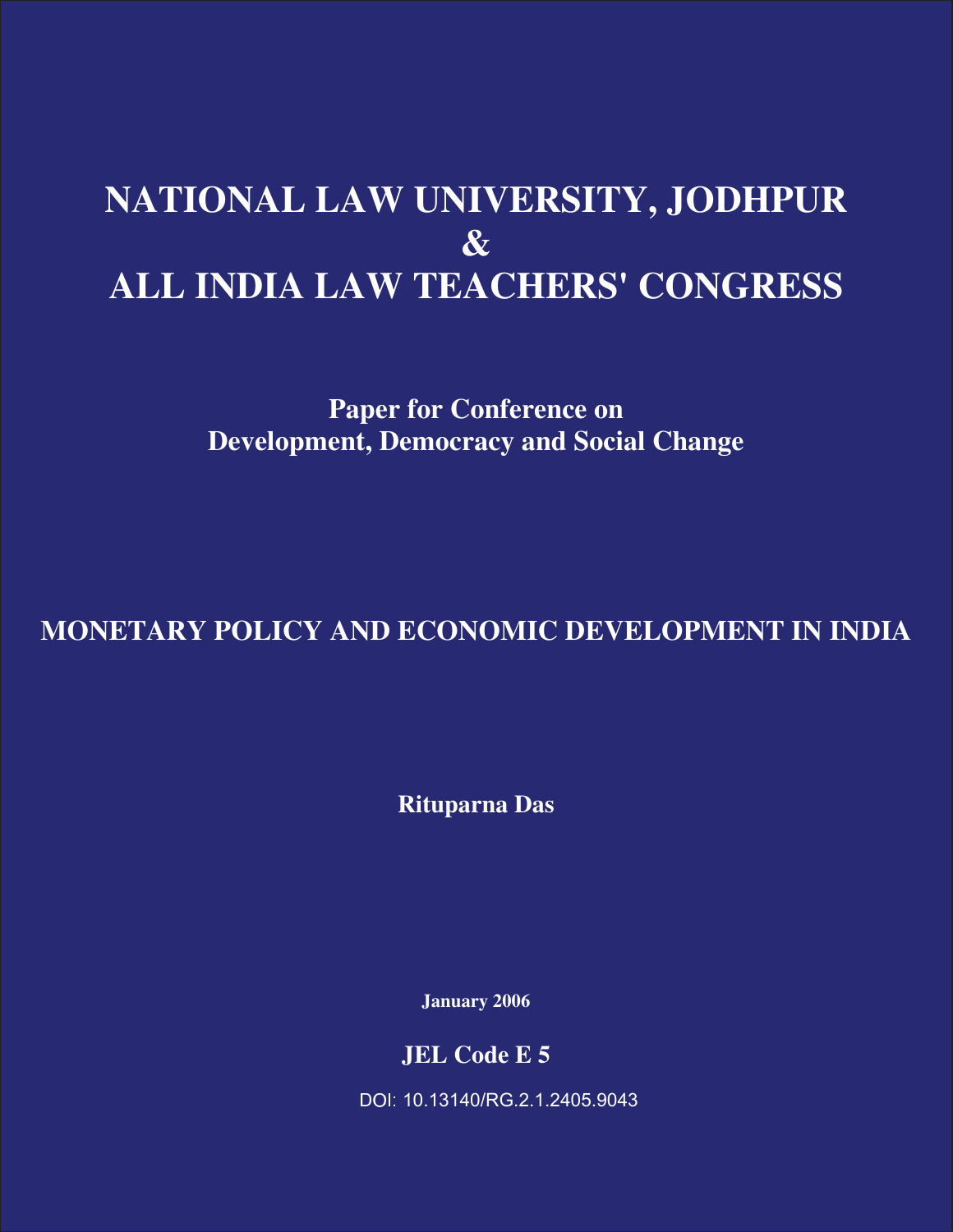"• • • the sharp decline in economic activity in the first half of the 1930s was the result of mistakes in monetary policy made by the Federal Reserve."

*Charles Kindleberger and Robert Aliber*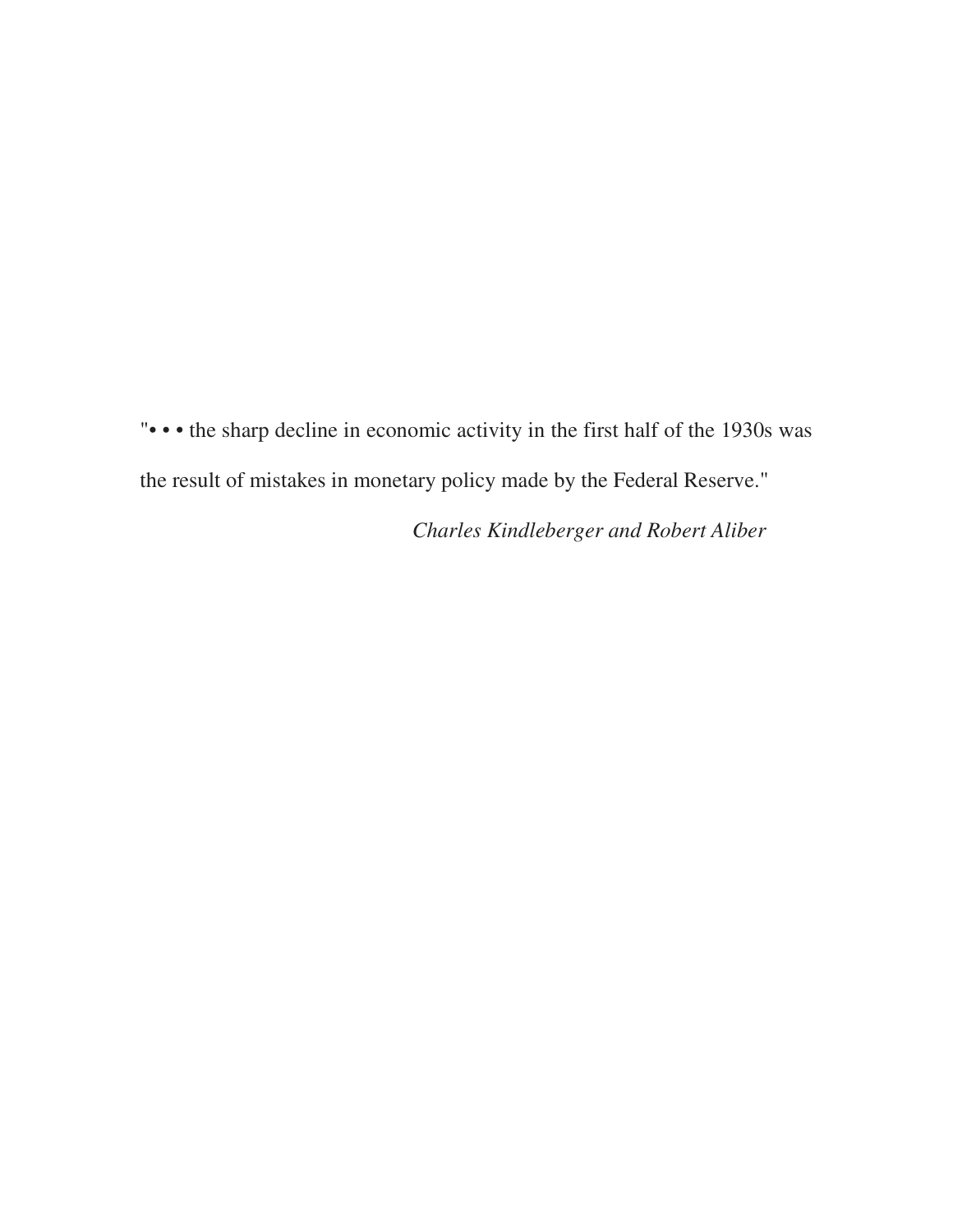## **ABSTRACT**

This paper tries to examine the relationship between monetary policy and output growth in India and found that monetary policy is more successful in USA while more money is chasing few goods in India relative to USA. Since this work is not done by anybody else, comparison of results is not needed.

**Keywords:** Broad Money, Neo-Keynesian, GDP.

The revised version of the article is Chapter 1: Modeling Quantity Theory of Money, Das, R. (2010). Research Methodology in Social Sciences and Management: Models on Indian Issues, Saarbrücken: Verlag Dr. Müller, ISBN-13: 978-3639295467, pp 5-14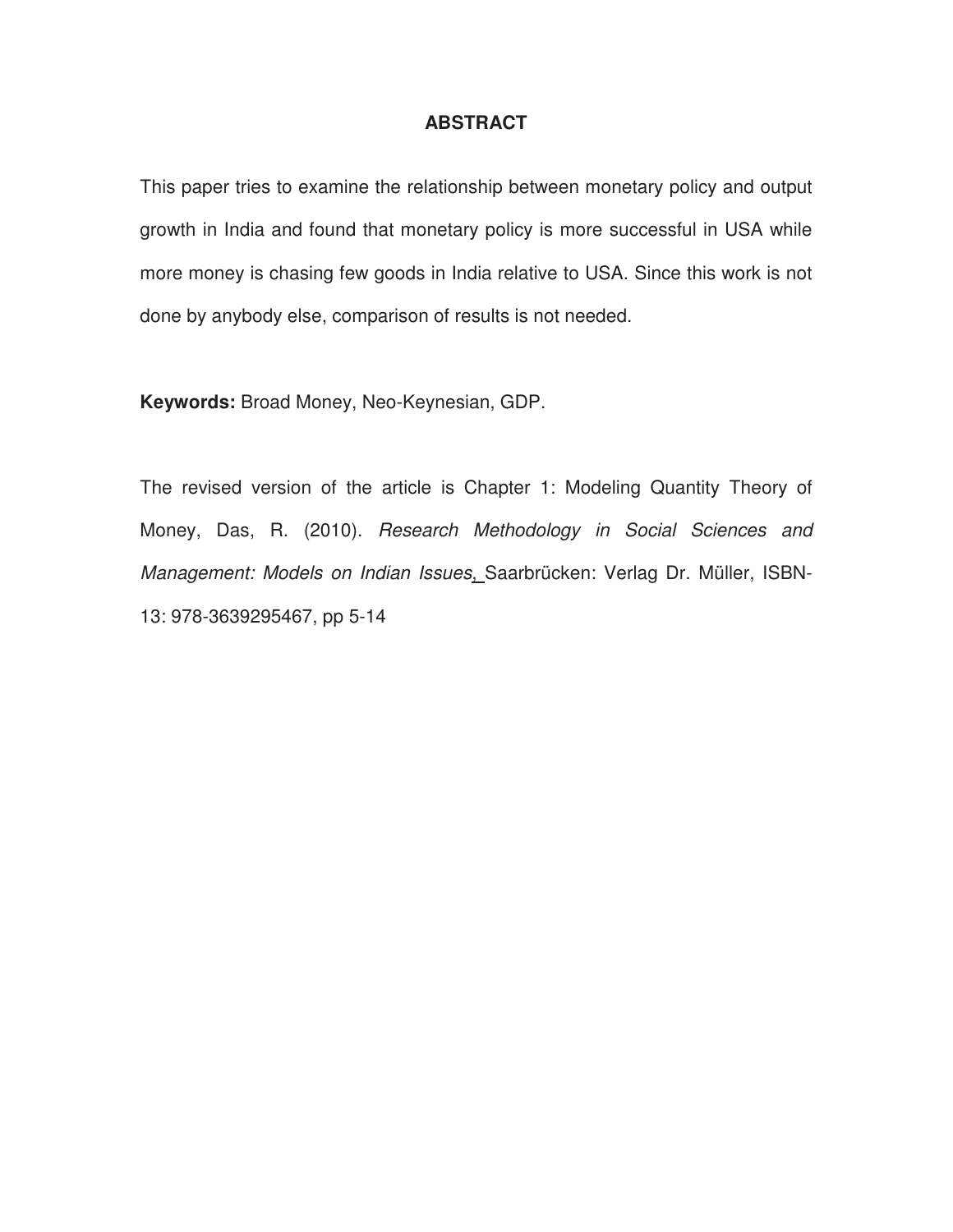- 1. Literature review
- 2. Specification of theory, methodology and variables
- 3. Testing the theory with current data
- 4. Interpretation of the results
- 5. Conclusion
- 6. References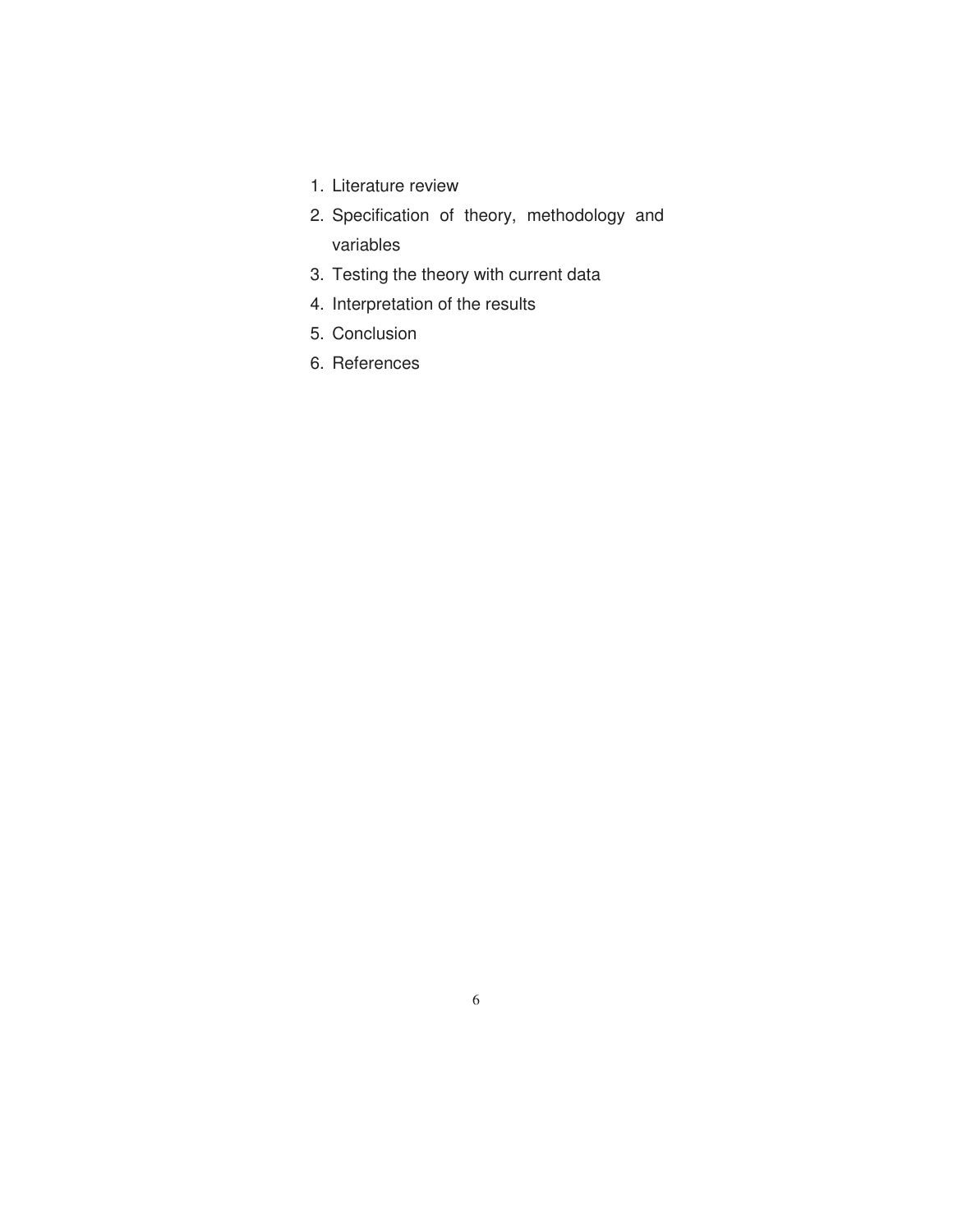#### **1. Literature Review**

As per the existing literature composed of review and research by the economists like Nachane et al (1985) -

• The main positions regarding the impact of money on output are as follows: Monetarists regard money supply as a major short-term determinant of nominal income. The more orthodox monetarists deny any influence of money on real output in the short as well as long run. The less orthodox like Friedman admit that money may affect real output in the short run but in the long run the influence of money is assumed to be limited to prices only. Neo Keynesians on the other hand do not assign any short-term casual role to money supply in determination of nominal income fluctuations. However, according to them in the long run, money tends to affect real output as well as prices, the latter effect being crucially dependent on the way in which money supply change are introduced. Empirical testing of monetarist/Keynesian propositions begins with the monumental work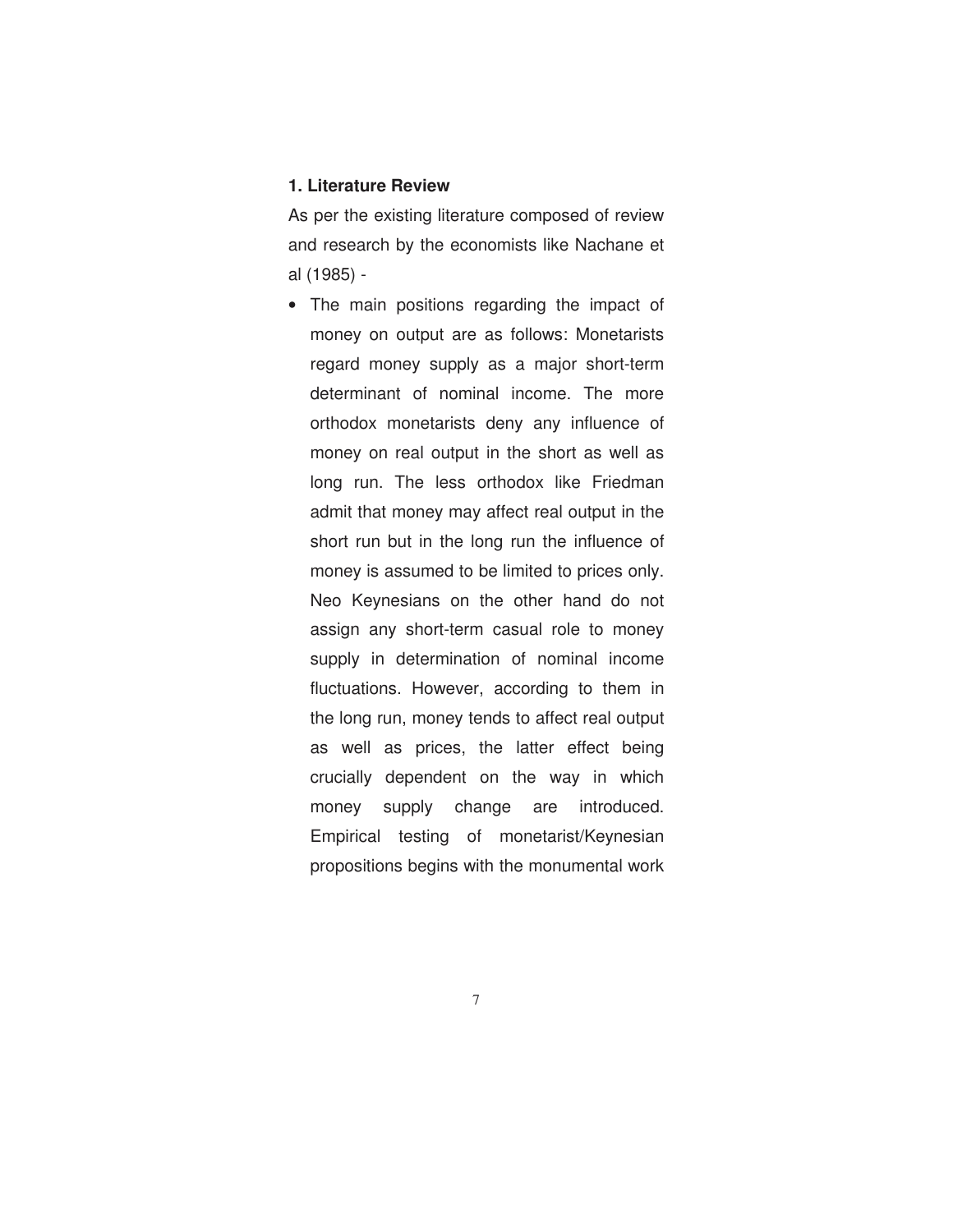of Friedman and Schwartz (1963) and continues with Cagan (1965), Stein (1976), Tobin and Buiter (1976), Modigliani and Ando (1976) and many others. Sims (1972) gives a new turn to the exercise by introducing the newly enunciated concept of Granger causality into the testing procedure. Barth and Benette (1974), Williams, Goodhart and Gowland (1976), Feige and Pierce (1979), Hsaio (1981) and numerous others tested the money-income relation with various causality based methods for several different empirical contexts usually in the developed western economies.

In the Indian context the following four studies deserve attention:

• Bhattacharya (1972) tested using a linear regression model the relative performance of reduced form versions of the basic Keynesian model and the Quantity Theory model and came to somewhat unexpected conclusion that the former predicts the monetized income a bit better than the other.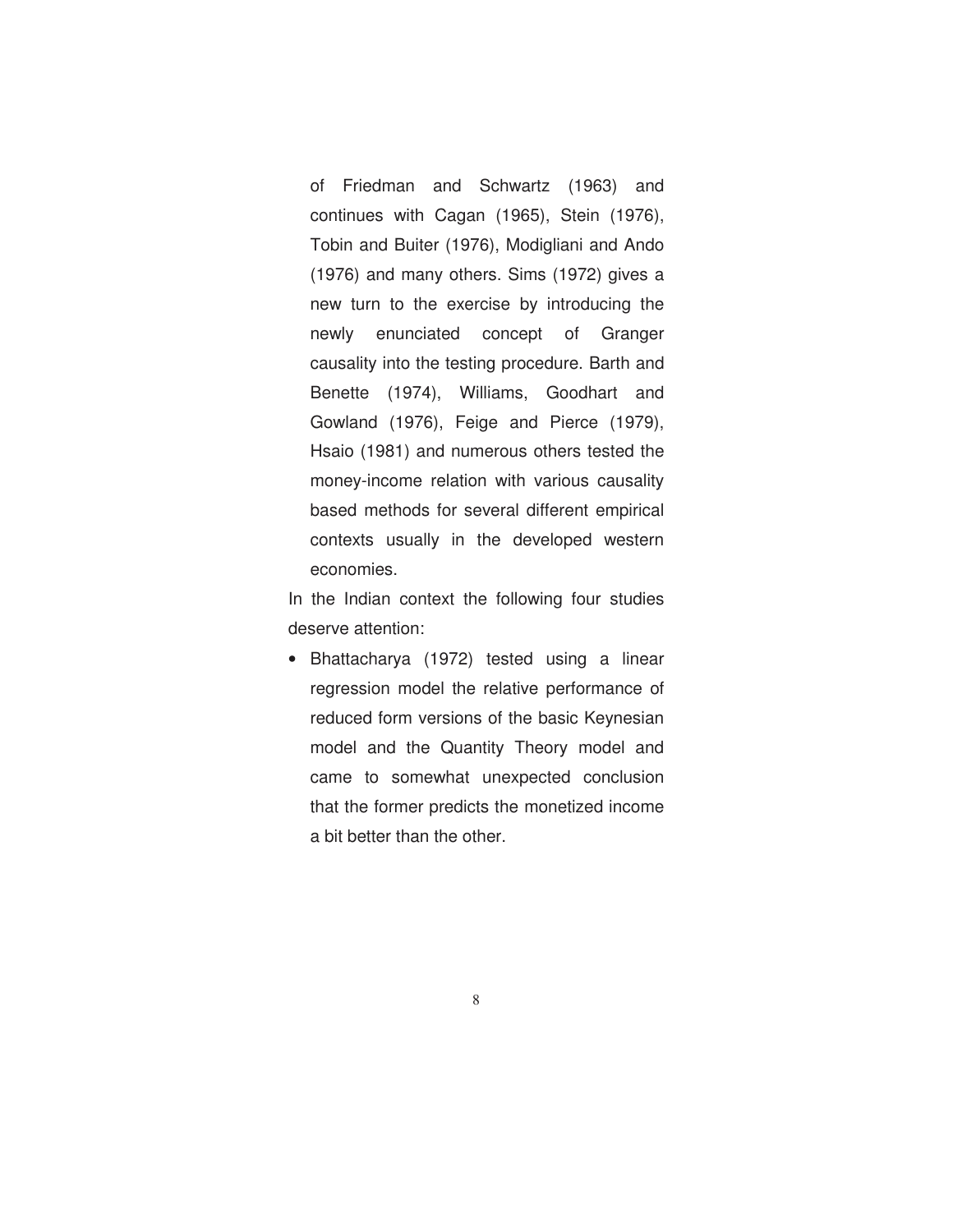- Brahmananda (1977) undertook a theoreticalcum-empirical investigation into the determinants of real national income and price level in India. The approach is neo classical in spirit. Using single equation econometric techniques a number of separate hypotheses were tested. He observed ample evidence to bear out the hypothesis of the 'Money Side' of the Quantity Theory and also of the 'Physical Supply Side' for long period purposes. It is found that the Keynesian theory does not explain real income while the New Classical theory does it and the Quantity Theory explains the price level.
- Ahmed (2003) with the help of block causality tests found interest rate and money as a block do not cause output and prices but output and price cause interest rate and money. Ahmed covered 1974:Q1-1996:Q4 for India.
- Brahmananda et al (2003) tried to test, using roll over multiple regression technique, the following hypotheses: (a) The quantity of money has a direct and proportionate effect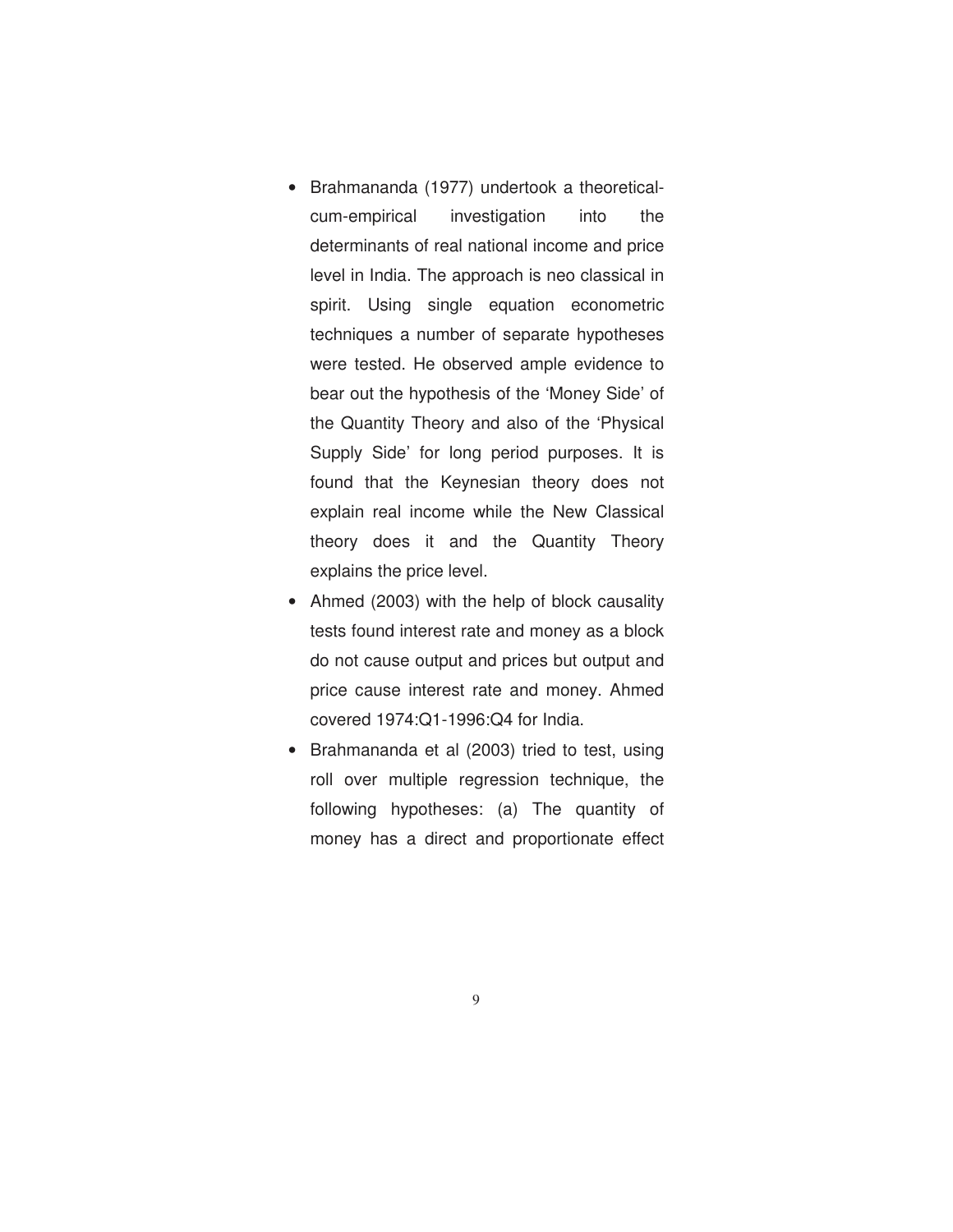on the price level, (b) The volume of output has a negative and inversely proportionate effect on the price level, (c) The price expectational factor has a positive effect on the price level, and (d) The interest rate has a negative effect on the price level. They found that from a policy angle, the quantity theory is a useful and dependable foundation. By utilizing the interest rate, the authorities can hopefully strengthen the effect of M1 changes on the price level. Brahmanand et al (2003) covered 1966-67 to 1998-99.

## **2. Specification of theory, methodology and variables**

It seems that none of the authors estimated the Quantity Equation  $MV = PY$ . In addition the period from 1999-00 to 2004-05 is not covered by any of the above studies. So it is worthwhile to estimate the Quantity Equation for the above period. Assuming income velocity of money to be constant the Quantity Equation reduces to a linear regression equation without constant  $PY =$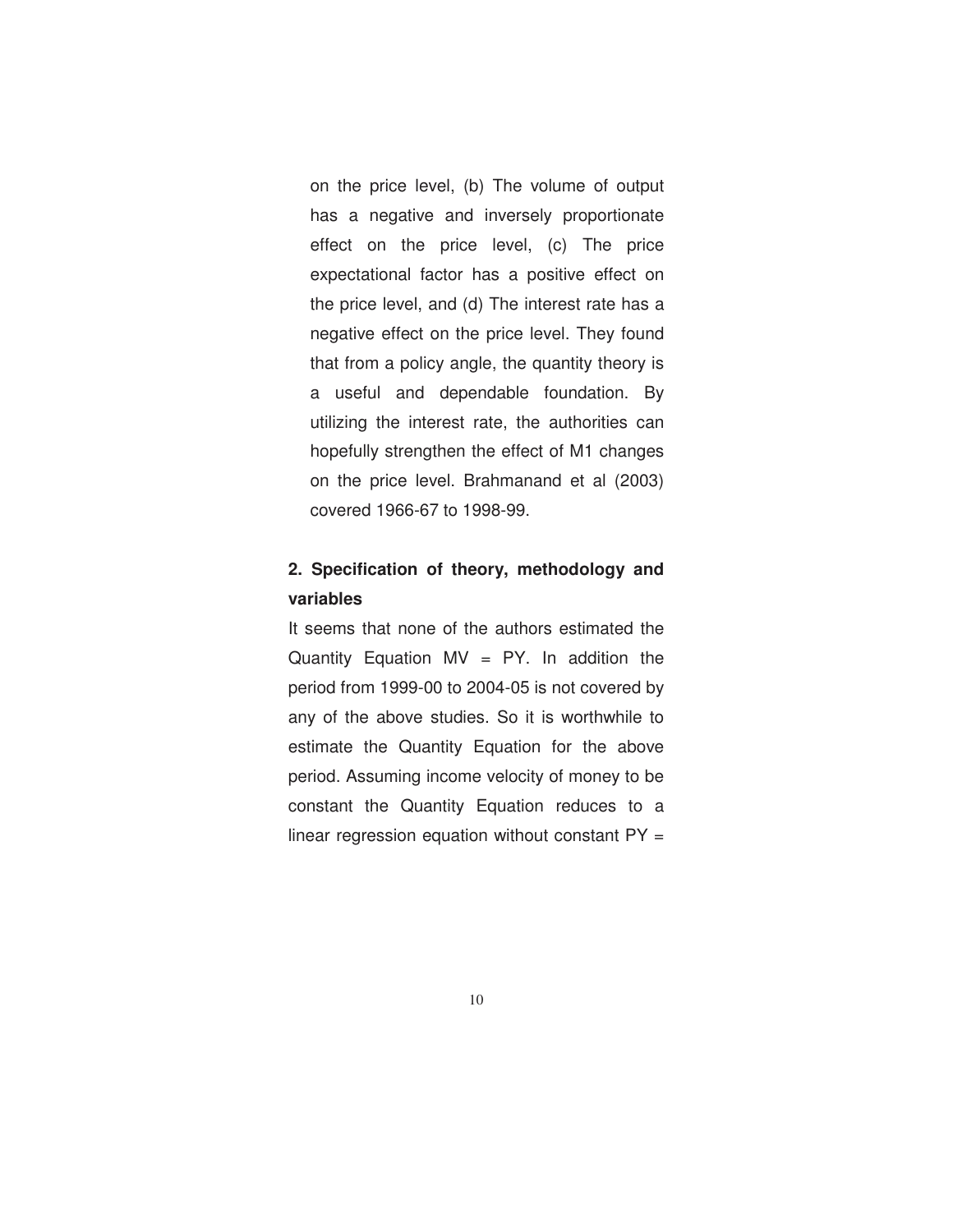VM. So the variables specified are nominal GDP and broad money M3.

## **3. Testing the theory with current data**

Broad money M3 is considered and the above equation is estimated for a developed country like USA and a developing economy like India with the help of quarterly data from 1999-2000 to 2004-05 applying simple regression method as per Bhattacharya (1972).

This equation is estimated for USA and found to be

 $PY = 1.3 M3$ 

 $(83.6)$   $\overline{R} = 0.95$ 

This equation is estimated for India and found to be

 $PY = 0.2 M3$  $(31.62)$   $\bar{R} = 0.93$ 

## **4. Interpretation of the results**

The coefficient of M3 is the income velocity of money and measures the rate at which money is circulated in the economy. It is simply the number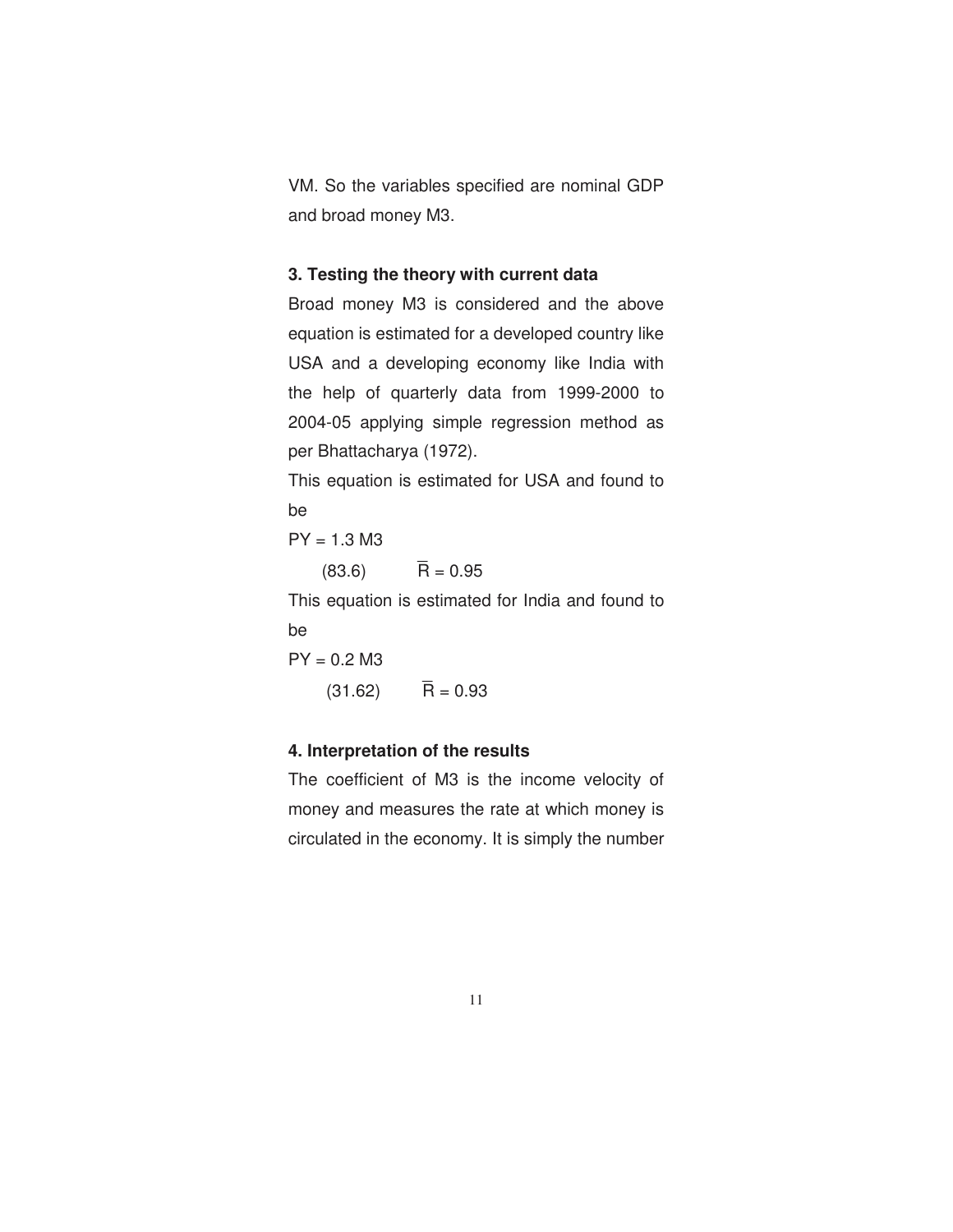of times a dollar/rupee enters someone's income in a given period of time. Higher the volume of money the less the number of times a dollar/rupee enters someone's income in a given period of time and vice versa. Alternatively, higher the velocity, the less the volume of money required to facilitate exchange of a given volume of real GDP. The lower the income velocity of money, higher would be the rate of inflation, the lesser would be success of monetary policy in boosting GDP and vice versa. The value of income velocity of money in USA is estimated to be six times that of India.

## **5. Conclusion**

It seems that monetary policy is more successful in USA while more money is chasing few goods in India relative to USA. Since this work is not done by anybody else, comparison of results is not needed.

### **6. References**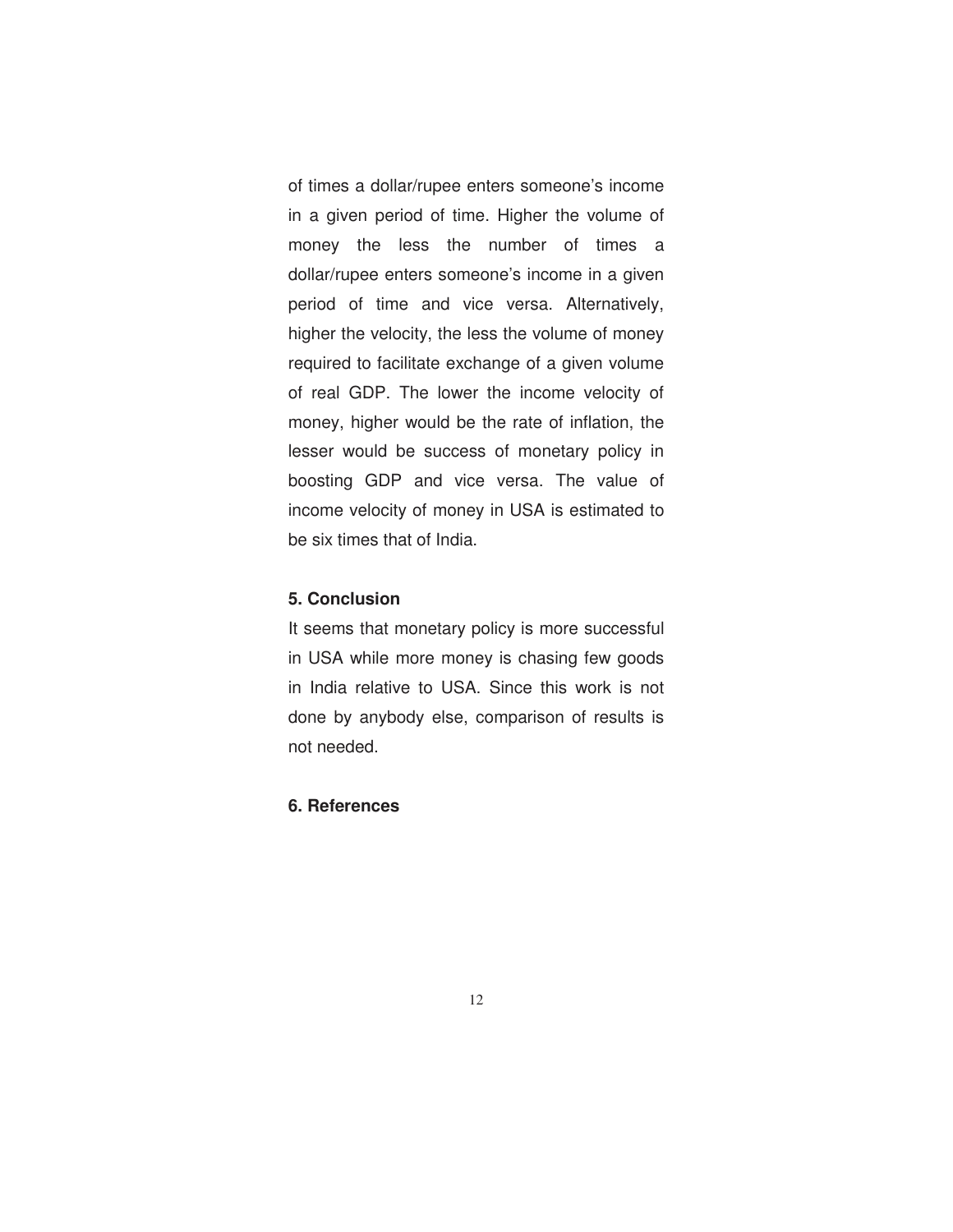Bhattacharya B. B. (1972): Some Direct Tests of the Keynesian and Quantity Theories for India, *Indian Economic Review*, December, pp 17-31

Ahmed Mudabber (2003): Money-Income and Money-Price Causality in Selected SAARC Countries, *The Indian Economic Journal*, July, pp 55-62

Brahmanand P. R. and G. Nagaraju (2003): Quantity Theory of Money in the Indian Empirical Setting, *The Indian Economic Journal*, July, pp 88-94

Mankiew N. G. (2000): *Macroeconomics*, Worth Publishers, Hampshire, 4<sup>th</sup> Edition, p 163

Mujumdar N. A. (1976): Money Supply Analysis Mechanistic and Economic Explanations, *Economic and Political Weekly*, February 28, pp 371-73

Nachane D. and Nadkarni R. M. (1985): 'Empirical Testing of Certain Monetarist